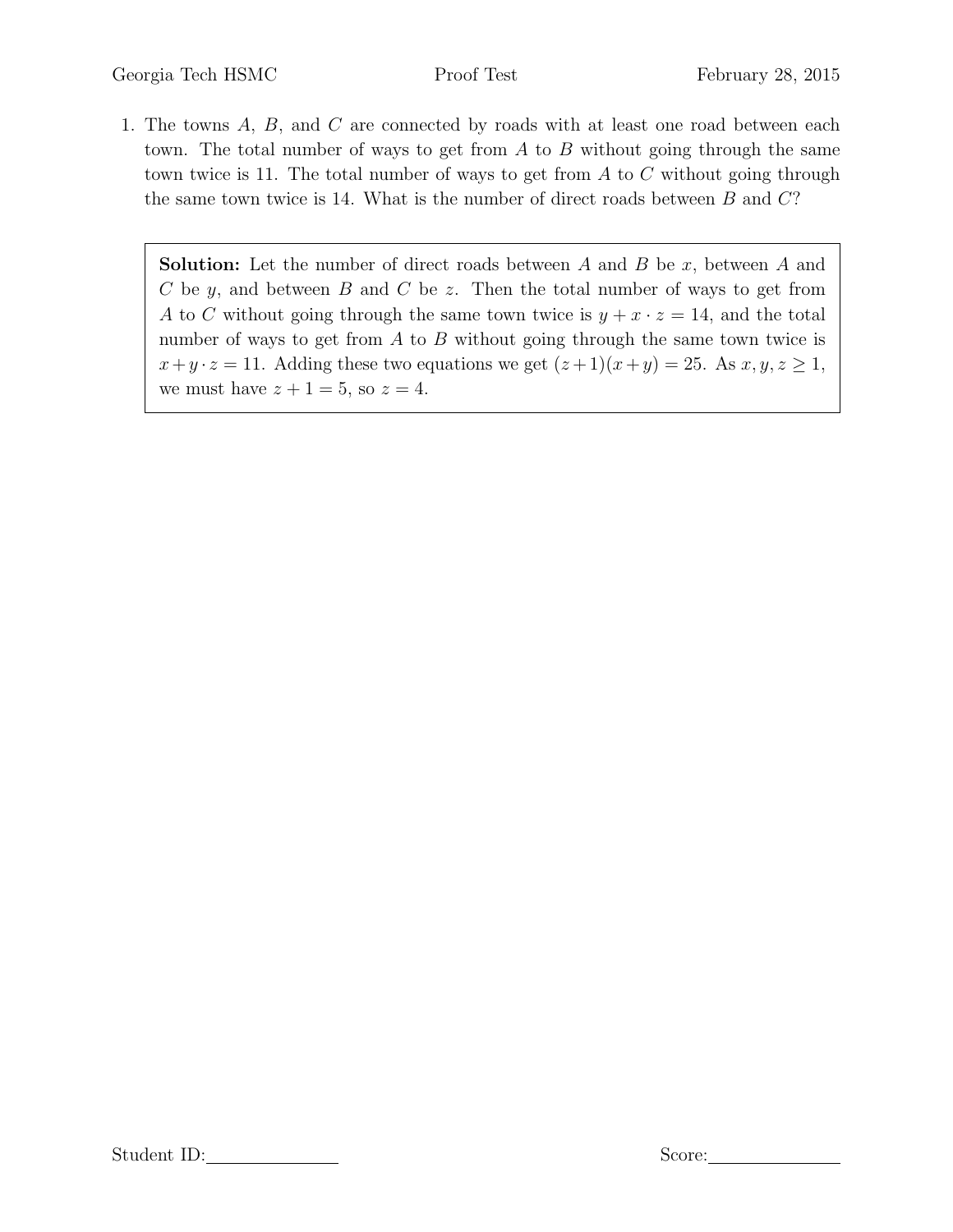2. Let  $\triangle ABC$  be a triangle with incenter I. Suppose the points diametrically opposite to I in the circumcircles of  $\Delta BCI$ ,  $\Delta CAI$ , and  $\Delta ABI$  are D, E, and F respectively. Show that AD, BE, and CF intersect at a single point. Remark: The incenter of a triangle is the center of the circle inscribed in the triangle. It

is a well known fact that the incenter is the point where the three bisectors of the triangle intersect.

**Solution:** Let O be the center of the circumcircle of  $\Delta BCI$ . Furthermore let AI intersect the circumcircle of  $\triangle ABC$  for the second time at the point K. By comparing angles we can see that  $KB = KI = KC$ . Thus we can conclude that  $K \equiv O$ . Therefore  $A, I$ , and  $D$  are collinear. Analogously  $B, I$ , and  $E$  and  $C, I$ , and  $F$  are collinear. Thus the three lines intersect at I.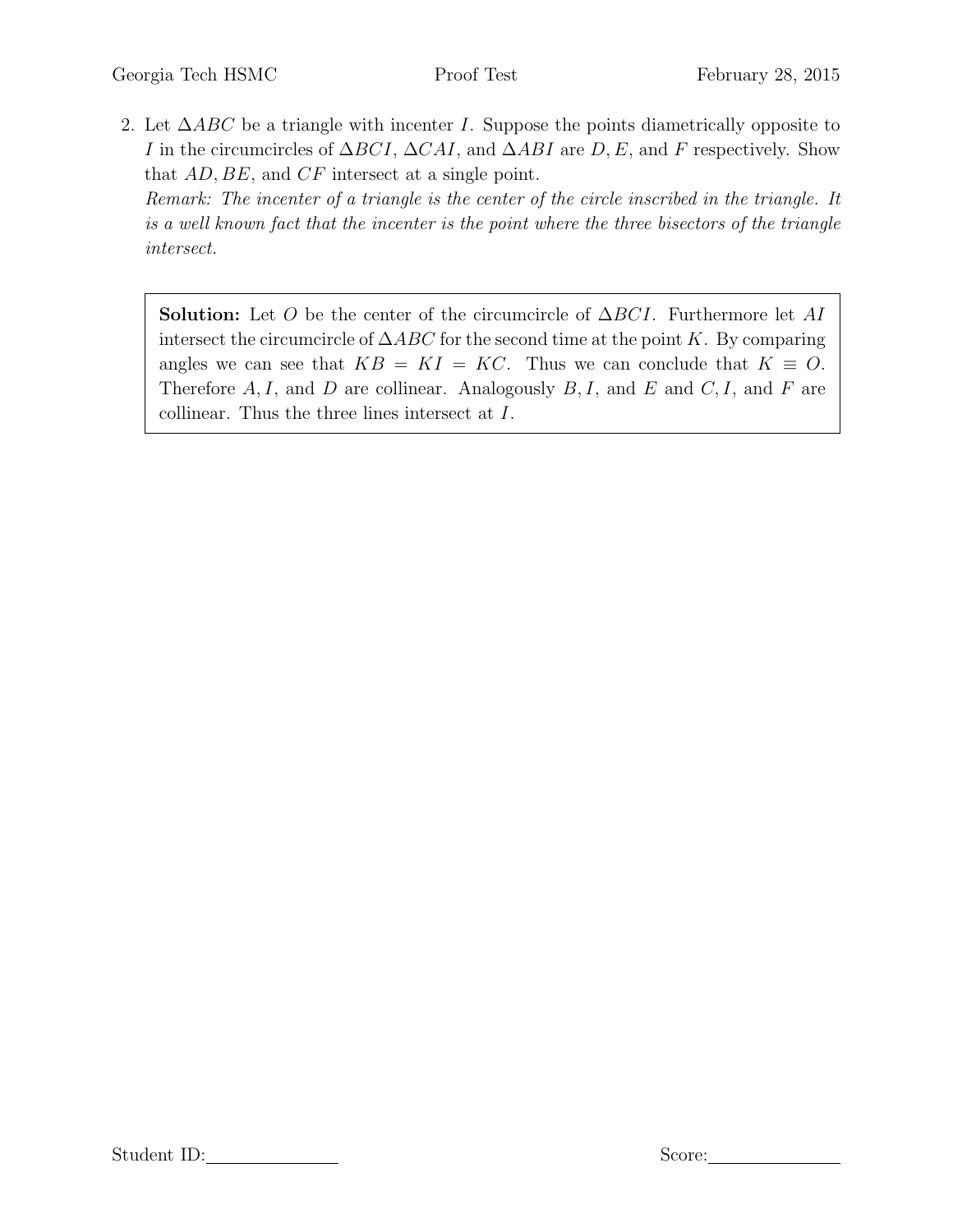3. 2015 points are chosen in a  $7 \times 7 \times 15$  rectangular prism. Prove that the distance between some two points is less than or equal to 1.

Solution: Assume to the contrary that no such pair exists. Then we have a collection of 2015 disjoint balls of radius  $\frac{1}{2}$ 2 , centered at the given points, contained within the enlarged  $8 \times 8 \times 16$  rectangular prism. The total volume of the balls is  $2015 \cdot$ 4 3 π  $\sqrt{1}$ 2  $\setminus^3$  $= 2015 \cdot \frac{\pi}{6}$ 6 , which is greater than the total available volume of 1024. This is a contradiction. So a pair of balls must overlap and their centers give the desired pair of points.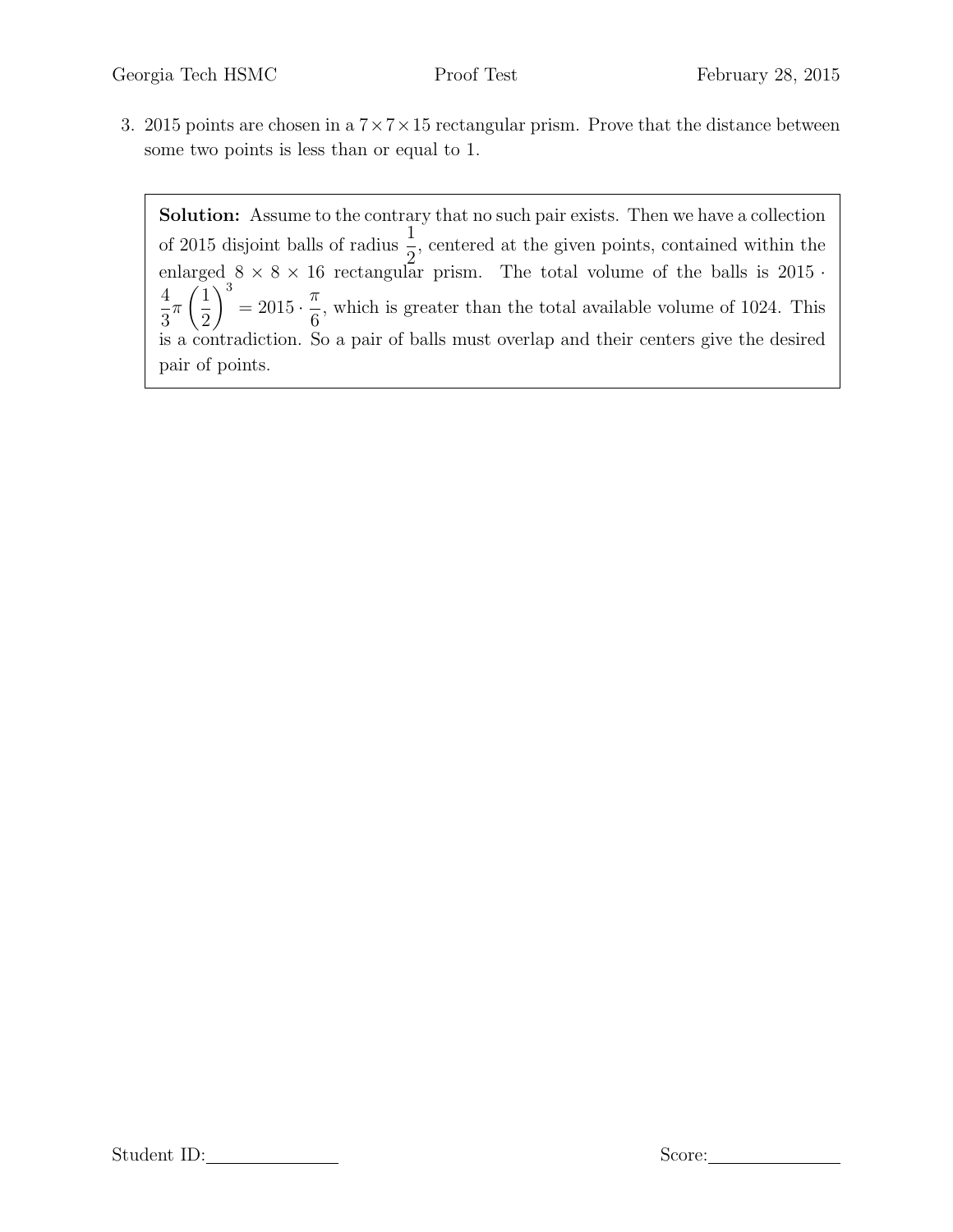4. For each integer n, let  $f(n)$  be the largest odd integer dividing n. For example,  $f(3)$  =  $3, f(8) = 1$ , and  $f(60) = 15$ . Show that  $f(n + 1) + f(n + 2) + \cdots + f(2n - 1) + f(2n)$  is a perfect square for any positive integer  $n$ .

**Solution:** We claim that the *n* numbers  $f(n + 1), \ldots, f(2n)$  are exactly the *n* odd numbers  $1, 3, \ldots, 2n - 1$ . If this was the case, we would have  $f(n + 1) + f(n + 2)$  +  $\cdots + f(2n-1) + f(2n) = 1 + 3 + \ldots + (2n-1) = n^2$ . To prove the claim notice that no two  $f(i)$ 's take the same value. Indeed suppose  $f(i) = f(j) = k$ . Then  $i = k \times 2^a$  and  $j = k \times 2^b$  for some  $a \neq b$ , say  $a < b$ . Then  $\frac{j}{j}$ i  $= 2^{b-a} \geq 2 > \frac{2n}{a}$  $n+1$ , a contradiction to the fact that i and j are integers between  $n + 1$  and  $2n \overline{S_0}$  $f : \{n+1, n+2, ..., 2n\} \to \{1, 3, ..., 2n-1\}$  is an injection, which must be a bijection as the domain and range have the same number of elements.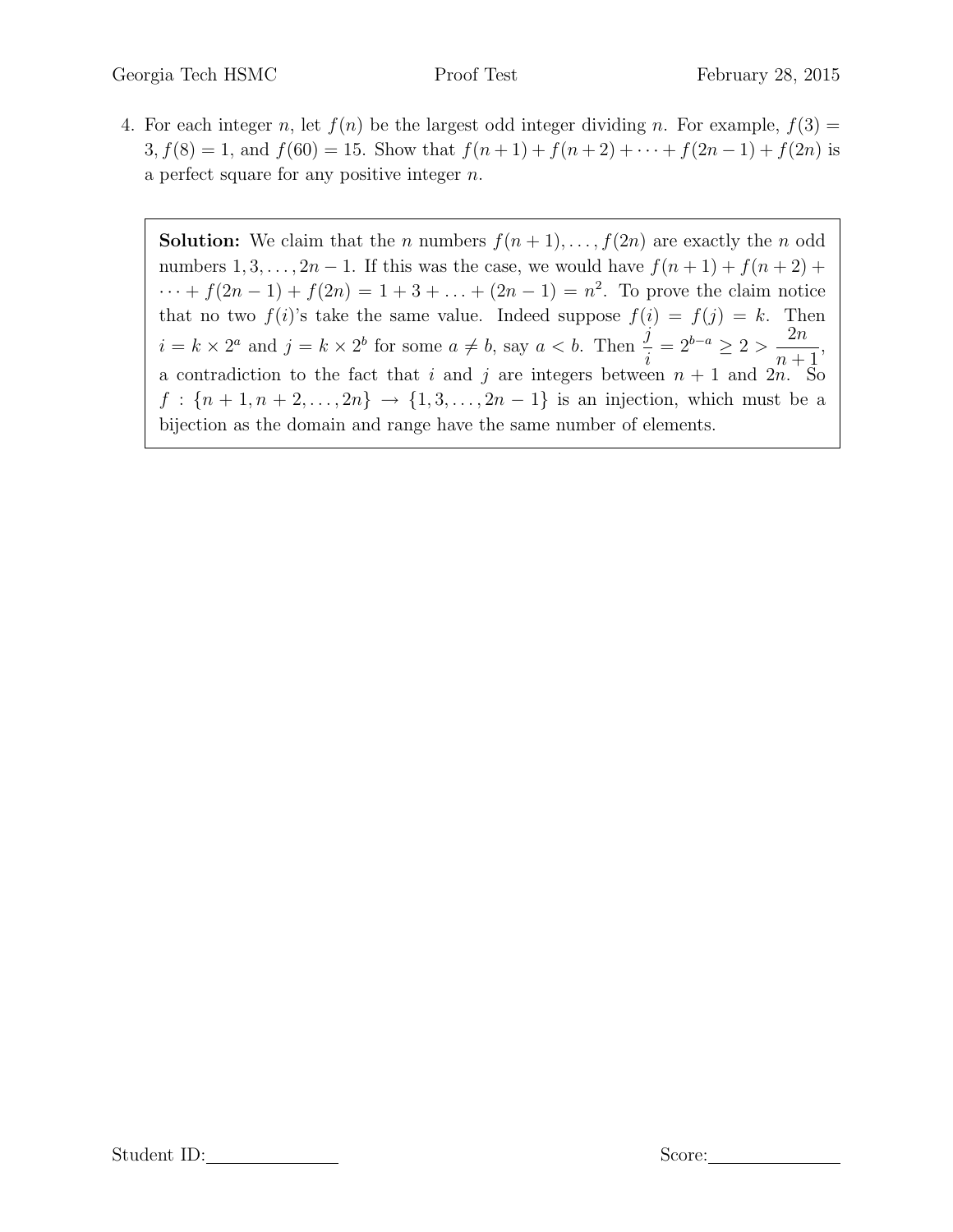5. Show that it is possible to partition the set  $\{1, 2, 3, \ldots\}$  into two (disjoint) sets A and B such that  $A$  does not contain any non-trivial (difference not equal to 0) 3-term arithmetic progressions and B does not contain any non-trivial infinite arithmetic progressions.

Remark: An arithmetic progression is a sequence of numbers  $\{a_n\}_{n=1}^{\infty}$  such that  $a_{n+1}$  –  $a_n = d$  for some number d called the difference of the progression.

**Solution:** (Infinite) Arithmetic progressions in  $\{1, 2, 3, \ldots\}$  are countable as each of them can be described as an ordered pair of positive integers  $(a, d)$  where a is the first term and  $d$  is the difference. List these arithmetic progressions in certain order  $P_1, P_2, P_3, \ldots$  We can construct a set A by picking one number from each  $P_i$ and making it an element of A. We want to do this in a way that ensures that A does not contain any non-trivial 3-term arithmetic progressions. We proceed with the construction inductively. First we pick an arbitrary number  $n_1$  from  $P_1$ . Now suppose we have picked numbers  $n_i$  from  $P_i$  for all  $i = 1, 2, ..., k$  so that  $n_1 < n_2 <$  $\cdots < n_k$  and in such a way that there are no 3-term arithmetic progressions in the set  $\{n_1, n_2, \ldots, n_k\}$ . Now we pick a number  $n_{k+1}$  from  $P_{k+1}$  so that  $n_{k+1} > 2n_k$ . This is always possible as  $P_{k+1}$  is unbounded. If we assume that  $n_i < n_j < n_{k+1}$  is a 3-term arithmetic progression for some indexes  $i < j$  we will have  $2n_j = n_i + n_{k+1}$ which is impossible as  $2n_j < n_{k+1}$  by construction. Thus the new set of numbers is increasing and does not contain any 3-term arithmetic progressions, as required. Now we can then take  $B = \{1, 2, 3, ...\} \setminus A$ . From our construction we can see that the set  $B$  does not contain any non-trivial infinite arithmetic progressions. Thus the sets A and B constructed above give the required partition.